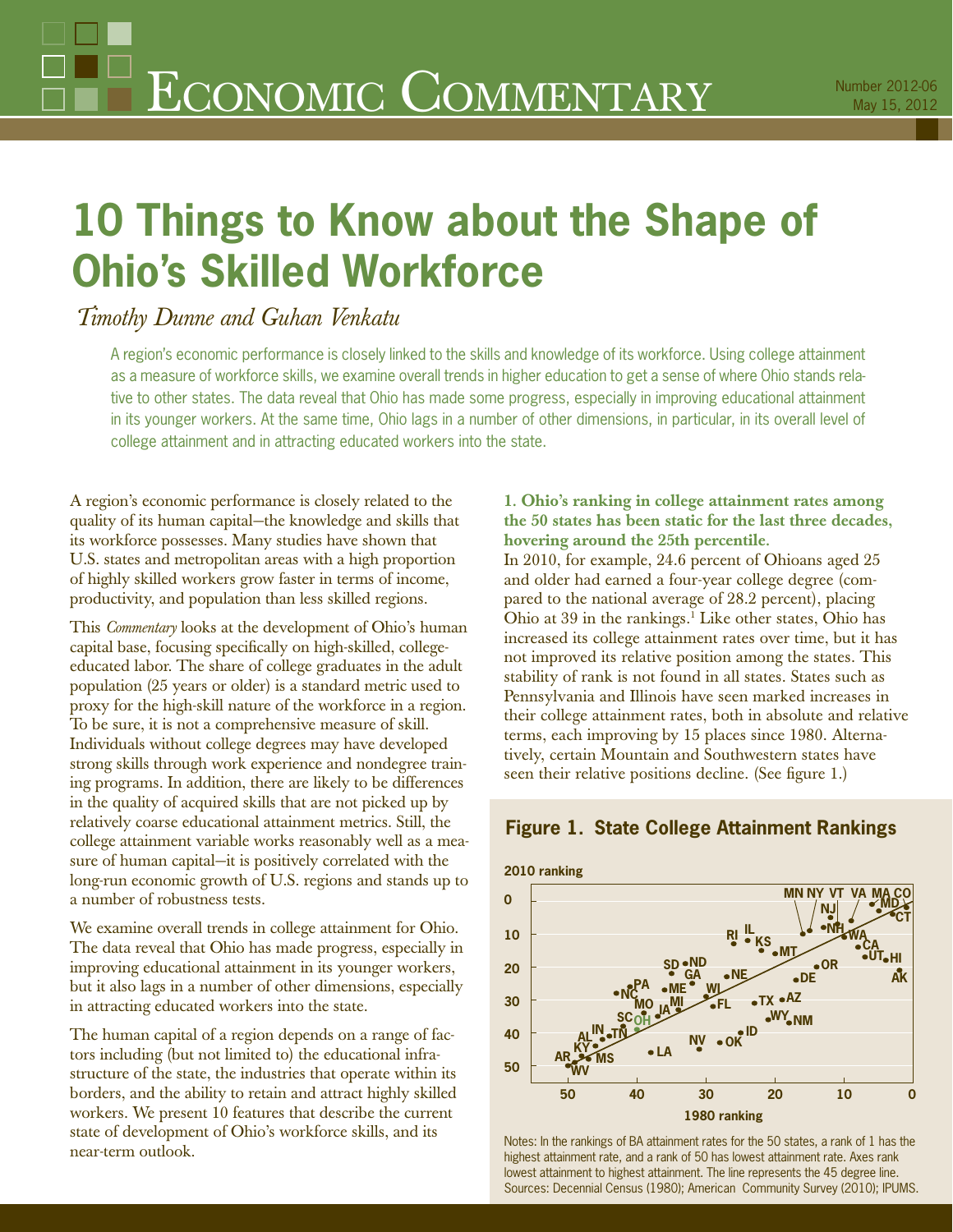**2. Ohio's younger working cohorts are doing better.**  Ohio's youngest working cohort (ages 25–34) had relatively low college attainment rates in 1980, ranking 39th in the nation. By 2010, Ohio had moved up to the 25th spot, with 29.4 percent of the younger cohort having at least a fouryear college degree. Moreover, this younger cohort does even better in terms of advanced degrees. As of 2010, 8.6 percent of Ohioans aged 25–34 have advanced degrees, placing Ohio 17th among the 50 states. While not as dramatic, there has also been a steady improvement in Ohio's educational attainment rankings for the 35–44 age category as well. (See figure 2.)

#### **3. Two factors have kept Ohio's overall ranking stable despite the improved college attainment rates of its younger cohorts: the falling educational attainment rates of its older cohorts and the slower population growth of its younger cohort.**

The educational rankings of individuals 55 or older in Ohio have fallen over time, bringing down the state's overall rankings. Meanwhile, population growth in Ohio's younger cohorts has trailed the nation as whole. As the baby-boom generation has aged over the last several decades, the share of the population in the younger cohort has declined across the country. In Ohio, the decline has been steeper than in the majority of other states, so that the younger cohort makes up a relatively smaller share of Ohio's population. Their smaller share mutes the effect of the cohort's education gains on Ohio's overall college attainment. (See figure 3.)

**4. The pipeline of skilled workers in Ohio looks solid.** In the 18–24 age bracket, 48.5 percent of Ohioans in 2010 are either in college or have already earned a college degree. This places Ohio in the middle of the distribution, with a ranking of 22nd among the states. While the number of individuals in the pipeline is strongly correlated with subsequent educational attainment of the relevant cohort, it is not a simple one-to-one relationship. Not all those individuals in college will earn a four-year college degree—some will earn an associate's degree and others will leave college without any degree. Highly educated workers are also more likely to move across states, so that some states will be net importers of the college educated while others will be net exporters.

#### **5. Immigration boosts Ohio's educational attainment.**  On average, foreign-born residents of Ohio have much higher educational attainment rates than native-born residents. For individuals over 25, the college attainment rate for people born in the United States living in Ohio is 23.8 percent, while for the foreign-born it is 39.5 percent. This is not the typical pattern, as the foreign-born have somewhat lower college attainment rates than the nativeborn for the United States as a whole. The impact of the high rate of college attainment of the foreign-born on overall college attainment in Ohio is somewhat muted because Ohio has a relatively low percentage of immigrants in the population. Only 4.9 percent of Ohio's 25-and-over population was born outside the United States, compared to an average of 10.9 percent in the other 49 states. (See figure 4.)

#### **6. Younger international immigrants in Ohio are, on average, even more educated.**

**Figure 3. Ohio's College Attainment** 

The bachelor's degree (BA) attainment rate of individuals aged 25–34, not born in the United States but residing in Ohio in 2010 is substantially higher than the BA attainment rate of U.S. natives living in Ohio (46.9 percent vs.

**Rankings: 55+ Age Group**



## **Figure 2. Ohio's Education Attainment Rankings: 25−34 Age Group**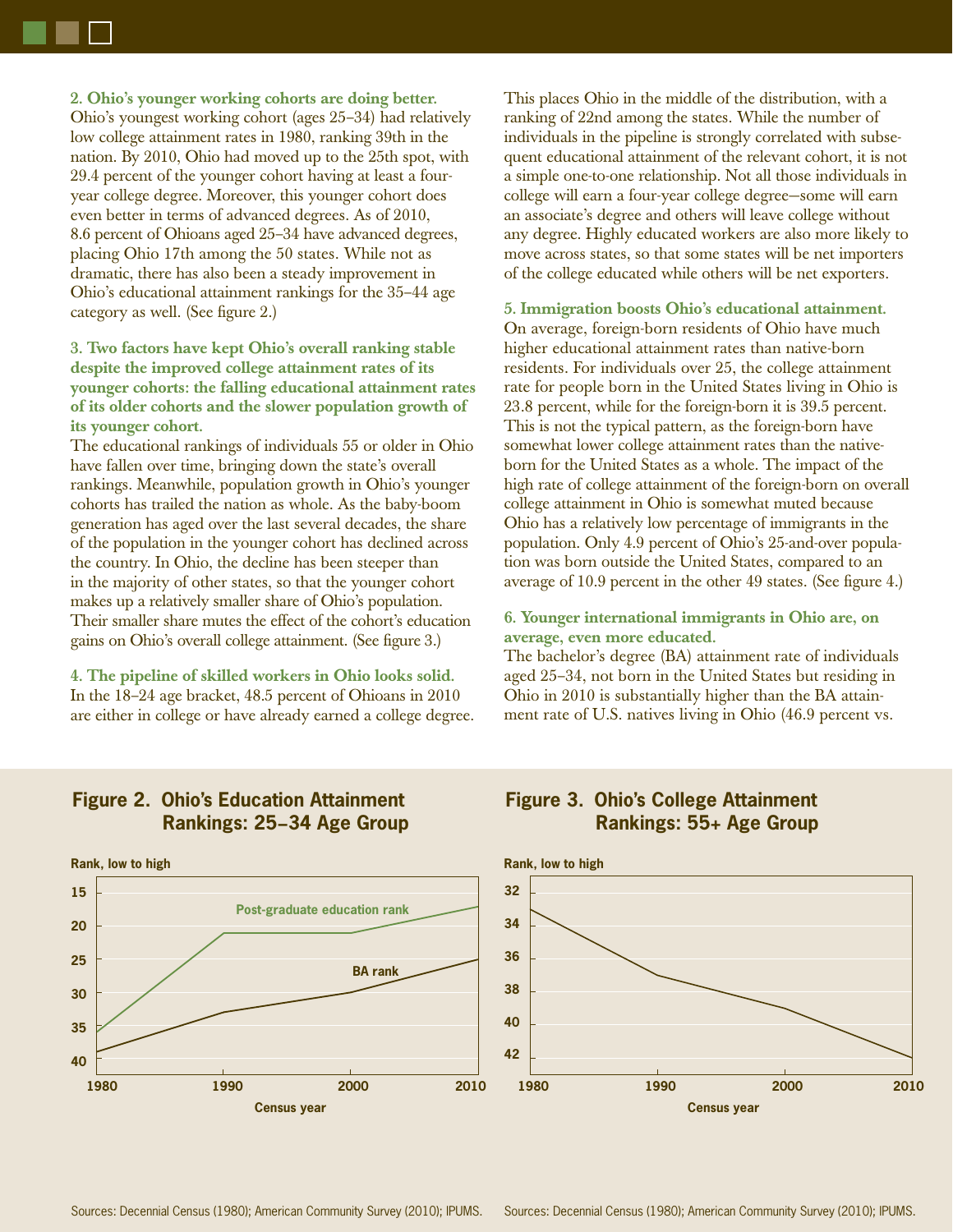28.2 percent). Foreign-born residents make up 6.5 percent of the 25–34 age group and 10.3 percent of those with a college degree in that group. In addition, foreign-born residents are particularly prominent in fields requiring academic backgrounds in science, technology, engineering, and math (STEM). As of 2010, they made up 21.3 percent of Ohio's STEM workforce in the 25–34 cohort.

**7. Domestic migration patterns have generally worked to reduce Ohio's educational attainment.**  From 2006 to 2010, the outflows from Ohio of individuals aged 25 years and older with BAs exceeded the inflows of those with BAs. For every four BAs that came into Ohio from other states, roughly five left to go to other states. A similar net outflow pattern is found for the young cohort, as well.

8. Over the long run, Ohio's net outflow of high-human**capital individuals is not driven by an above-average proportion of skilled individuals leaving the state;**  rather, it reflects the low rate of migration of such **individuals into Ohio from other states.**  The proportion of individuals aged 25–54 with a BA who were born in Ohio but no longer reside in the state in 2010 is somewhat lower than the average exit rates of the rest of the states—47.3 percent vs. 51.9 percent. (Educated people are quite mobile.) At the same time, only 29.8 percent of individuals with a BA who currently reside in Ohio were born in one of the other 49 states, Puerto Rico, or U.S. territories, compared to an average of 51.3 percent in the other states. It is not a brain drain story, per se. Instead, it is a lack of brain gain from outside the state. Now, this pattern is not limited to Ohio. In fact, it is common in states with low rates of population growth. (See figure 5.)

#### **9. Industry structure plays an important role in explaining Ohio's educational attainment patterns, though not a dominant one.**

The difference between Ohio's college attainment rate and that of the top 10 states in 2010 was substantial—24.6 percent vs. 35.1 percent. About one-third of this difference is due to differences in industry composition between Ohio and the most educated states. Particularly important is the fact that Ohio has significantly lower employment shares in the professional and financial services industries and in public administration. These are typically industries that employ a high fraction of college-educated workers. The fact that Ohio has a greater share in manufacturing industries actually plays a relatively minor role in driving the underlying differences.

**10. Ohio has lower college attainment rates across a wide range of industries compared to the most educated states.** Out of the 99 three-digit NAICS industries, only 6 industries in Ohio have college attainment rates that exceed those of the most educated states—and these industries all have relatively small employment shares in Ohio. This means that that the most educated states have higher college attainment rates in both high- and low-skill industries compared to Ohio. (See figure 6.)

#### **Conclusion**

Ohio remains a relatively low-ranked state based on the overall college attainment rate of the adult population. At the same time, there is some good news. Ohio's young working cohort is moving up the rankings, Ohio's education pipeline looks solid, and the state does attract a very skilled set of immigrants. However, one should be cautious in inferring the path of the future human capital stock simply

## **Figure 4. BA Rates for Foreign- and Native-Born U.S. Residents, 2010**



Notes: Foreign-born individuals include those born outside the United States, Puerto Rico, and U.S. territories, excluding individuals born abroad to U.S. parents. Native-born includes all individuals born in the United States, Puerto Rico, and U.S. territories and individuals born abroad to U.S. parents. The line shown is the 45 degree line.

Source: American Community Survey (2010).

## **Figure 5. BA In-Migration and Population Growth: 25–54 Age Group**



Domestic BAs include individuals born in the U.S., Puerto Rico, or U.S. Territories. The proportion of domestic BAs born outside a state measures the fraction of domestic BAs in a state in 2010 that was born in one of the other 49 states, Puerto Rico, or U.S. territories. Population growth is the percent change in population between 1980 and 2010. The line shown is the regression line. Sources: Decennial Census (1980); American Community Survey (2010); IPUMS.